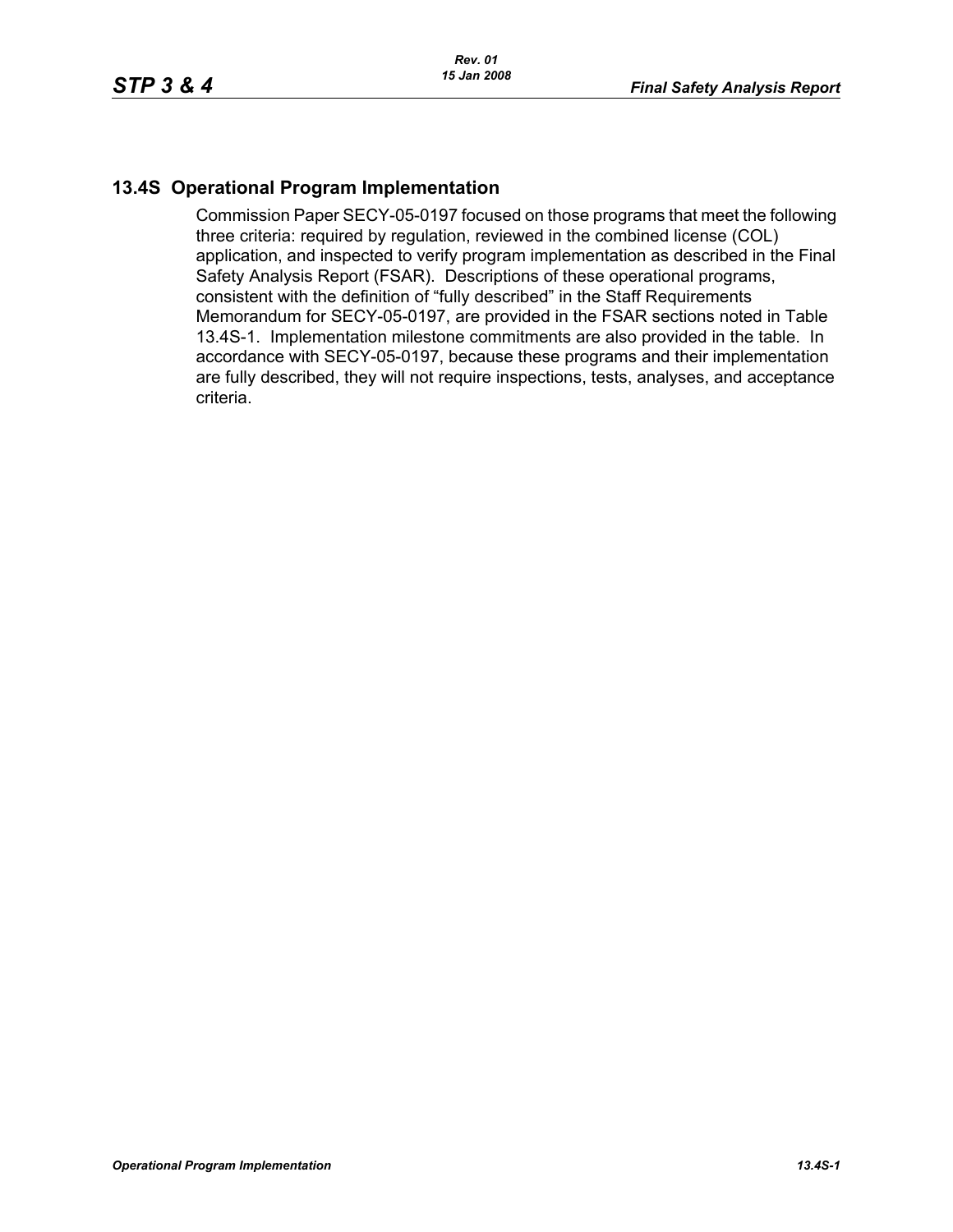|                   | Table 13.4S-1 Operational                       |                                                                                                                                   |                       | Programs Required by NRC Regulation and Program Implementation |                                                                        |
|-------------------|-------------------------------------------------|-----------------------------------------------------------------------------------------------------------------------------------|-----------------------|----------------------------------------------------------------|------------------------------------------------------------------------|
|                   |                                                 |                                                                                                                                   | <b>FSAR</b>           | Implementation                                                 |                                                                        |
| Item              | Program Title                                   | Program Source<br>(Required By)                                                                                                   | Section<br>(SRP)      | Milestone                                                      | Requirement                                                            |
|                   | Inservice Inspection<br>Program                 | 50.55a(g)<br><b>10 CFR</b>                                                                                                        | 5.24<br><u>၀</u><br>ဝ | Commercial operation                                           | ASME Section XI IWA-2430(b)<br>10 CFR 50.55a(g)                        |
| $\mathbf{\Omega}$ | Inservice Testing Program                       | 50, App A<br>50.55a(f)<br><b>10 CFR</b><br><b>10 CFR</b>                                                                          | 3.9.6<br>5.2.4        | After generator on line on nuclear<br>heat                     | 10 CFR 50.55a(f)<br>ASME OM Code                                       |
| ო                 | Environmental Qualification<br>Program          | 50.49(a)<br>10 CFR                                                                                                                | 3.11                  | None-specified Fuel Load                                       | License Condition                                                      |
| 4                 | Preservice Inspection<br>Program                | 50.55a(g)<br><b>10 CFR</b>                                                                                                        | 5.24<br><u>၀</u><br>၀ | Completion prior to initial plant<br>startup                   | ASME Section XI IV/B-2200(a)<br>10 CFR 50.55a(g)                       |
| ю                 | Reactor Vessel Material<br>Surveillance Program | 50, App H<br>50.60<br><b>10 CFR</b><br><b>10 CFR</b>                                                                              | 5.3.1                 | None specified Initial criticality                             | License Condition                                                      |
| ဖ                 | Preservice Testing Program                      | 50.55a(f)<br>10 CFR                                                                                                               | 3.9.6                 | None-specified Fuel Load                                       | License Condition                                                      |
|                   | Containment Leakage Rate<br>Testing Program     | 52.47(a)(1)<br>50, App A<br>50, App J<br>50.54(0)<br>(GDC 32)<br><b>10 CFR</b><br><b>10 CFR</b><br><b>10 CFR</b><br><b>10 CFR</b> | 6.2.6                 | Fuel load                                                      | Option B - Section III.A<br>Option A - Section III<br>10 CFR 50, App J |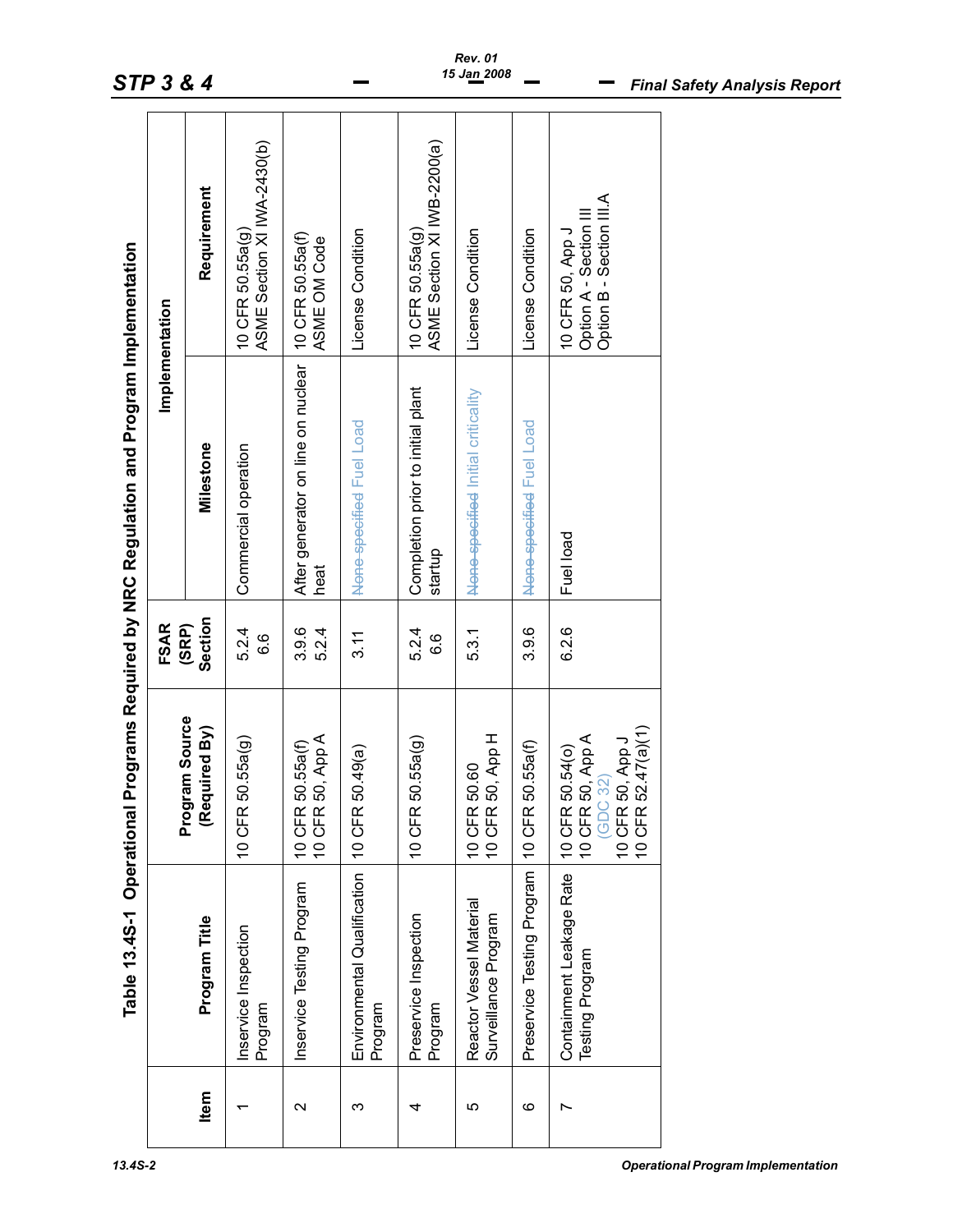|          |                                                                                                                |                                                                                                                                                                                          | <b>FSAR</b>      |                                                                                                   | Implementation    |
|----------|----------------------------------------------------------------------------------------------------------------|------------------------------------------------------------------------------------------------------------------------------------------------------------------------------------------|------------------|---------------------------------------------------------------------------------------------------|-------------------|
| Item     | Program Title                                                                                                  | Program Source<br>(Required By)                                                                                                                                                          | Section<br>(SRP) | Milestone                                                                                         | Requirement       |
| $\infty$ | Fire Protection Program                                                                                        | 10 CFR 50.48                                                                                                                                                                             | 9.5.1            | protection for new fuel storage)<br>None specified Receipt of fuel<br>onsite (as pertains to fire | License Condition |
|          |                                                                                                                |                                                                                                                                                                                          |                  | Fuel load (complete program)                                                                      |                   |
| ω        | Monitoring and Sampling<br>Process and Effluent<br>Program                                                     |                                                                                                                                                                                          |                  |                                                                                                   |                   |
|          | Technical Specifications/<br>Standard Radiologica<br>Radiological Effluent<br>Effluent Controls<br>(RETS/SREC) | $\begin{array}{l} \text{10 CFR 20.1302} \\ \text{10 CFR 50.34a} \\ \text{10 CFR 50.36a} \\ \text{10 CFR 50.} \\ \text{9ect II & \& \, \mathbb{N} \end{array} \text{.}$<br>10 CFR 20.1301 | 11.5             | None-specified Fuel Load                                                                          | License Condition |
|          | Offsite Dose Calculation<br>Manual (ODCM)                                                                      | above<br>Same as                                                                                                                                                                         | 11.5             | None-specified Fuel Load                                                                          | License Condition |
|          | Radiological Environmental<br>Monitoring Program<br>(REMP)                                                     | above<br>Same as                                                                                                                                                                         | 11.5             | None-specified Fuel Load                                                                          | License Condition |
|          | Process Control Program<br>(PCP)                                                                               | above<br>Same as                                                                                                                                                                         | 11.4             | None specified Fuel Load                                                                          | License Condition |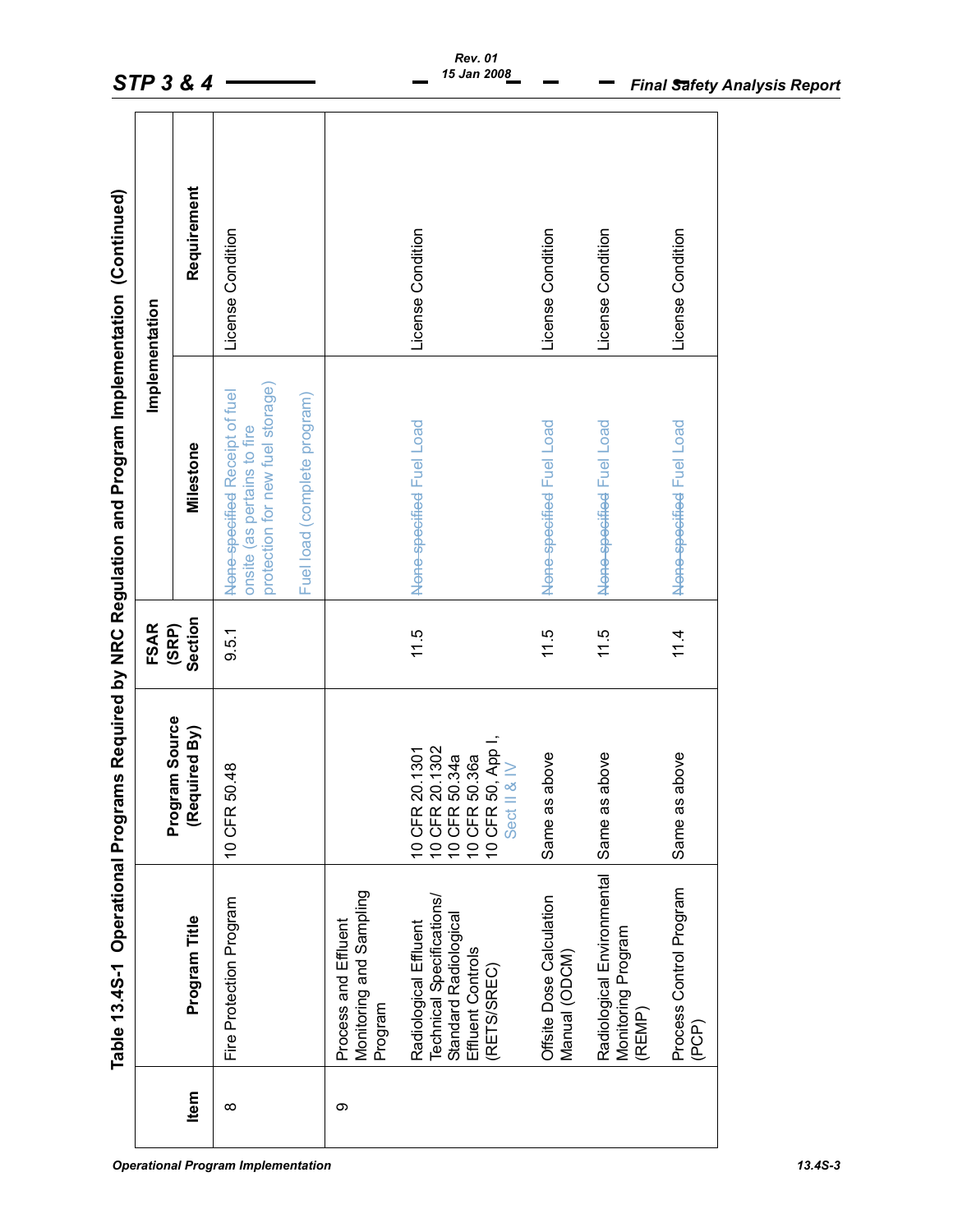| Requirement<br>10 CFR 50.54(i-1)<br>10 CFR 50.120(b)<br>None-specified 18 months prior to License Condition<br>License Condition<br>18 months prior to scheduled fuel<br>Within 3 months after issuance of<br>First shipment of radioactive<br>materials (excluding exempt<br>an operating license or the date<br>finding under 10 CFR 52.103(g)<br>None-specified The applicable<br>Initial receipt of byproduct,<br>source or special nuclear<br>implemented by the following<br>the Commission makes the<br>scheduled date of fuel load<br>Protection Program will be<br>Receipt of fuel onsite<br>portions of the Radiation<br>Milestone<br>quantities)<br>Fuel load<br>waste | <b>FSAR</b>          |
|-----------------------------------------------------------------------------------------------------------------------------------------------------------------------------------------------------------------------------------------------------------------------------------------------------------------------------------------------------------------------------------------------------------------------------------------------------------------------------------------------------------------------------------------------------------------------------------------------------------------------------------------------------------------------------------|----------------------|
|                                                                                                                                                                                                                                                                                                                                                                                                                                                                                                                                                                                                                                                                                   | Section<br>(SRP)     |
|                                                                                                                                                                                                                                                                                                                                                                                                                                                                                                                                                                                                                                                                                   | milestones:<br>12.5S |
|                                                                                                                                                                                                                                                                                                                                                                                                                                                                                                                                                                                                                                                                                   |                      |
|                                                                                                                                                                                                                                                                                                                                                                                                                                                                                                                                                                                                                                                                                   |                      |
|                                                                                                                                                                                                                                                                                                                                                                                                                                                                                                                                                                                                                                                                                   |                      |
|                                                                                                                                                                                                                                                                                                                                                                                                                                                                                                                                                                                                                                                                                   |                      |
|                                                                                                                                                                                                                                                                                                                                                                                                                                                                                                                                                                                                                                                                                   | load<br>13.2.2       |
|                                                                                                                                                                                                                                                                                                                                                                                                                                                                                                                                                                                                                                                                                   | 13.2.1               |
|                                                                                                                                                                                                                                                                                                                                                                                                                                                                                                                                                                                                                                                                                   | 13.2.1               |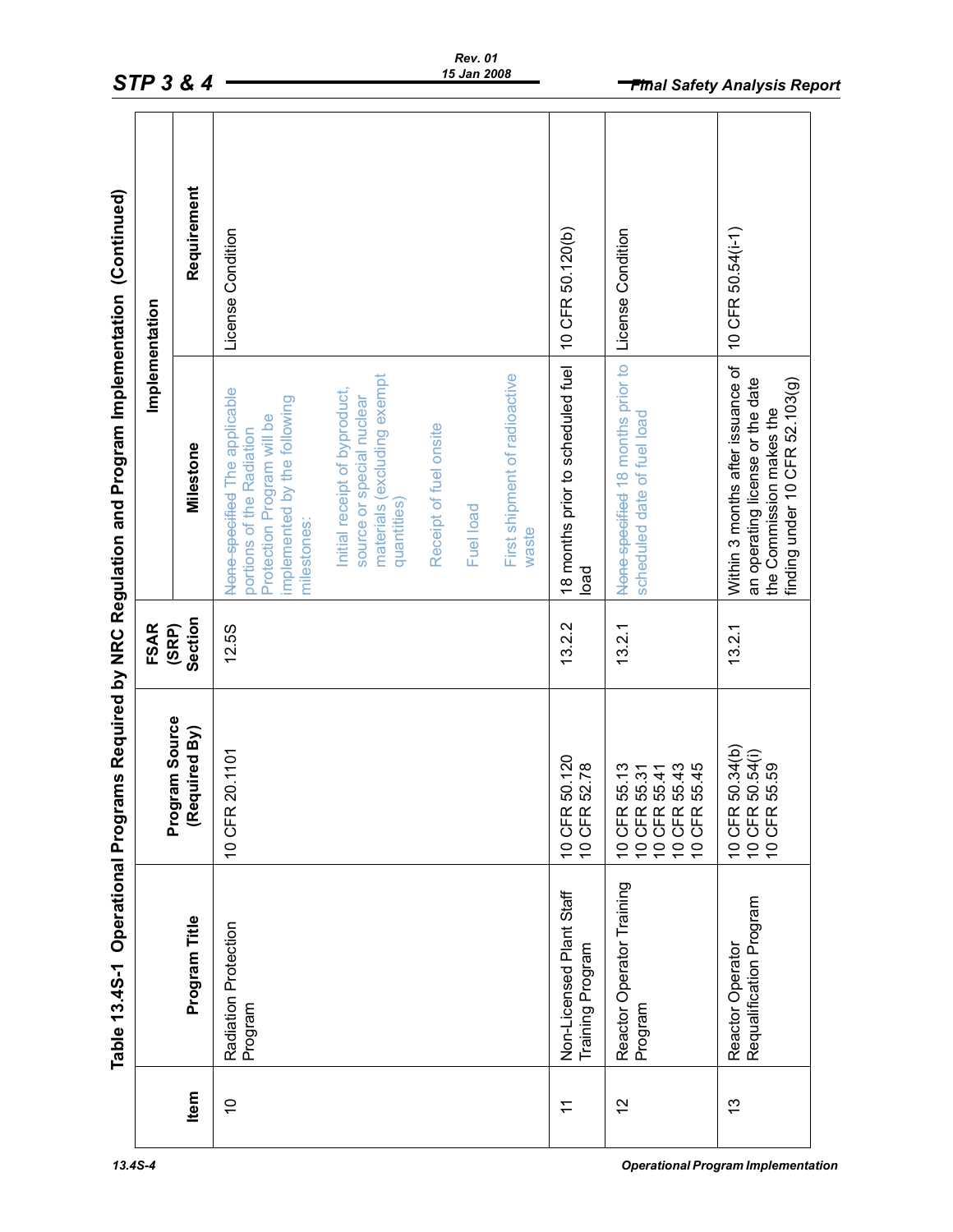|           | Table 13.4S-1 Operational Progr |                                  |                  | rams Required by NRC Regulation and Program Implementation (Continued)                                                                                               |                              |
|-----------|---------------------------------|----------------------------------|------------------|----------------------------------------------------------------------------------------------------------------------------------------------------------------------|------------------------------|
|           |                                 |                                  | <b>FSAR</b>      | Implementation                                                                                                                                                       |                              |
| Item      | Program Title                   | Program Source<br>(Required By)  | Section<br>(SRP) | Milestone                                                                                                                                                            | Requirement                  |
| $\dot{4}$ | Emergency Planning              | 10 CFR 50, App E<br>10 CFR 50.47 | 13.3             | scheduled date for initial fuel load<br>conducted within 2 years of<br>Full participation exercise                                                                   | 10 CFR 50, App E.IV.F.2a(ii) |
|           |                                 |                                  |                  | Onsite exercise conducted within<br>1 year before the scheduled date<br>for initial fuel load                                                                        | 10 CFR 50, App E.IV.F.2a(ii) |
|           |                                 |                                  |                  | Applicant's detailed implementing<br>procedures for its emergency plan<br>submitted no less than within 180<br>days prior to scheduled date for<br>initial fuel load | 10 CFR 50, App E.V           |